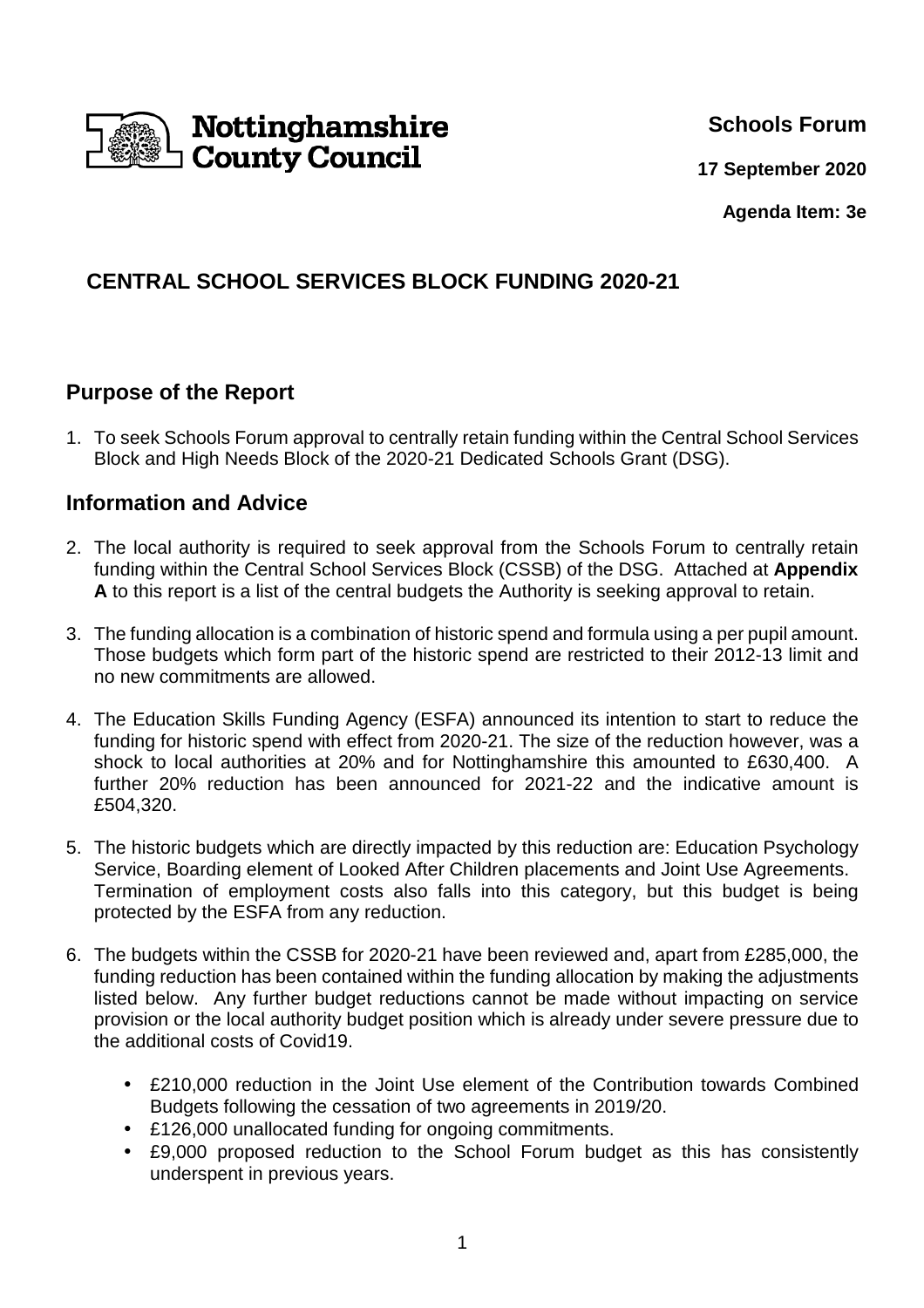- 7. For the current financial year the £285,000 shortfall will be a challenge to contain within the overall CSSB and will, more than likely, result in an overspend. It is proposed that any shortfall is met from the Non ISB reserve. For 2021-22 the funding reduction is to be considered as part of the local authority annual budget setting process and the outcome of that will be known later in the financial year.
- 8. There is a further complication in that Nottinghamshire's funding for this block has been calculated incorrectly for 2018-19 and 2019-20 resulting in an overpayment of £241,082. This was due to the treatment of the Copyright Licence as part of the historic spend which was incorrect. This will be recovered by the ESFA during 2020-21 and will also need to be met from the Non-ISB reserve.

#### **RECOMMENDATION**

#### **That the Schools Forum:**

1) Approve the Authority's application to centrally retain funding within the Central School Services Block for the services set out at **Appendix A**.

**Sue Summerscales Senior Finance Business Partner – Children & Families Finance, infrastructure & Improvement Division Chief Executive's Department T: 0115 977 3468 E: sue.summerscales@nottscc.gov.uk**